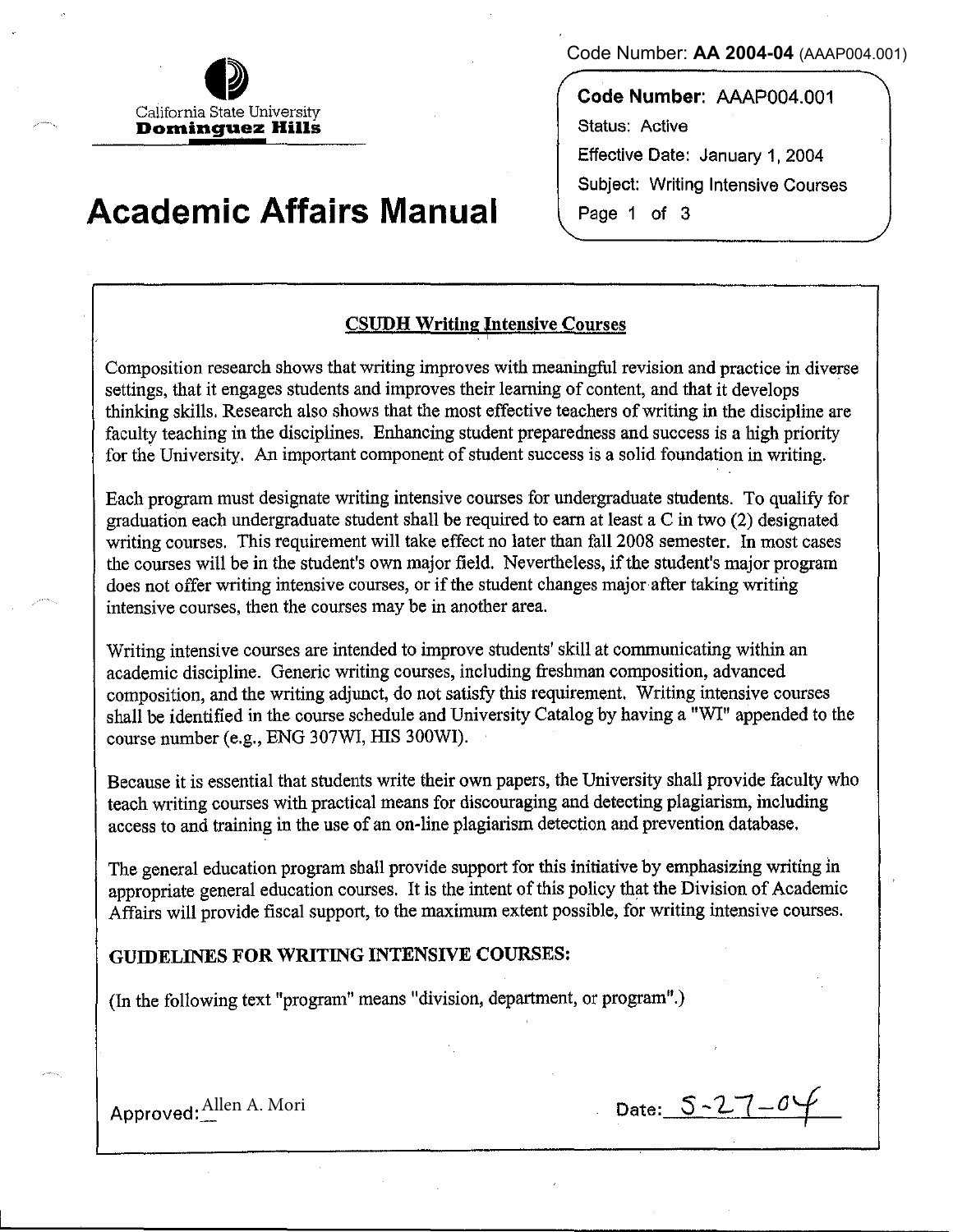#### Code Number: **AA 2004-04** (AAAP004.001) **Page 2 of 3**

**A writing intensive course should meet all of the following criteria. A variation in the criteria may be granted for a particular program by the Writing Competency Committee if the program faculty and the Writing Competency Committee agree that a criterion is not appropriate to the discipline and a variation in the criteria would serve the academic interests of the University. The Writing Competency Committee shall keep a public record of all variations and the rationale for them.** 

- **1. The course should be part of an academic major in the program that offers the course.**
- **2. Each writing intensive course should require at least the equivalent of fifteen typed pages (250 words** = **one page) of fonnal writing to be spread out over two or more assignments or consolidated into a single project with discrete components that can be submitted in draft fonn. The writing shall be in a fonn and fonnat that is appropriate to the subject and the discipline. It should involve critical thinking and may involve analytical preparatory reading and could include diagrams or symbolic elements such as music or mathematical formulas or fragments of computer code but should be primarily a piece of writing, not a picture or a calculation or a computer program.**
- **3. Each writing assignment should provide opportunities for serious student revision after faculty** commentary. Faculty should comment on at least two-thirds of draft submissions. Such commentary **can be communicated in written fonn and/or orally in conferences. Writing that is not subject to review and revision shall not count as part of the total of fifteen ( 15) required pages of formal writing.**
- **4. Writing instruction should focus on writing techniques specific to the discipline and clarification of requirements and methods of preparation for assignments.**
- *5.* **Each class should have a maximum of 25 students per instructor or graduate teaching assistant. For example, a lecture class with 100 students would satisfy this criterion if it had one instructor and three graduate teaching assistants.**
- **6. Students shall be required to demonstrate satisfactory performance in writing, formal and informal, sufficient to receive C or better in the course.**
- **7. Program faculty will decide which writing intensive courses offered outside of the program shall meet the writing requirement for students in the program's major, and the conditions under which such courses are accepted. Each program's policy regarding such courses must be in writing and available** to students. Accepted transfer courses must clearly be writing intensive in nature, either on the **transcript or in the course description. By offering writing intensive courses within the program, accepting writing intensive courses offered by other programs, or a combination of these, every program must meet the writing intensive requirement by the fall 2008 semester.**
- **8. Writing intensive courses should be offered on a regularly scheduled basis to meet student demand in the major.**